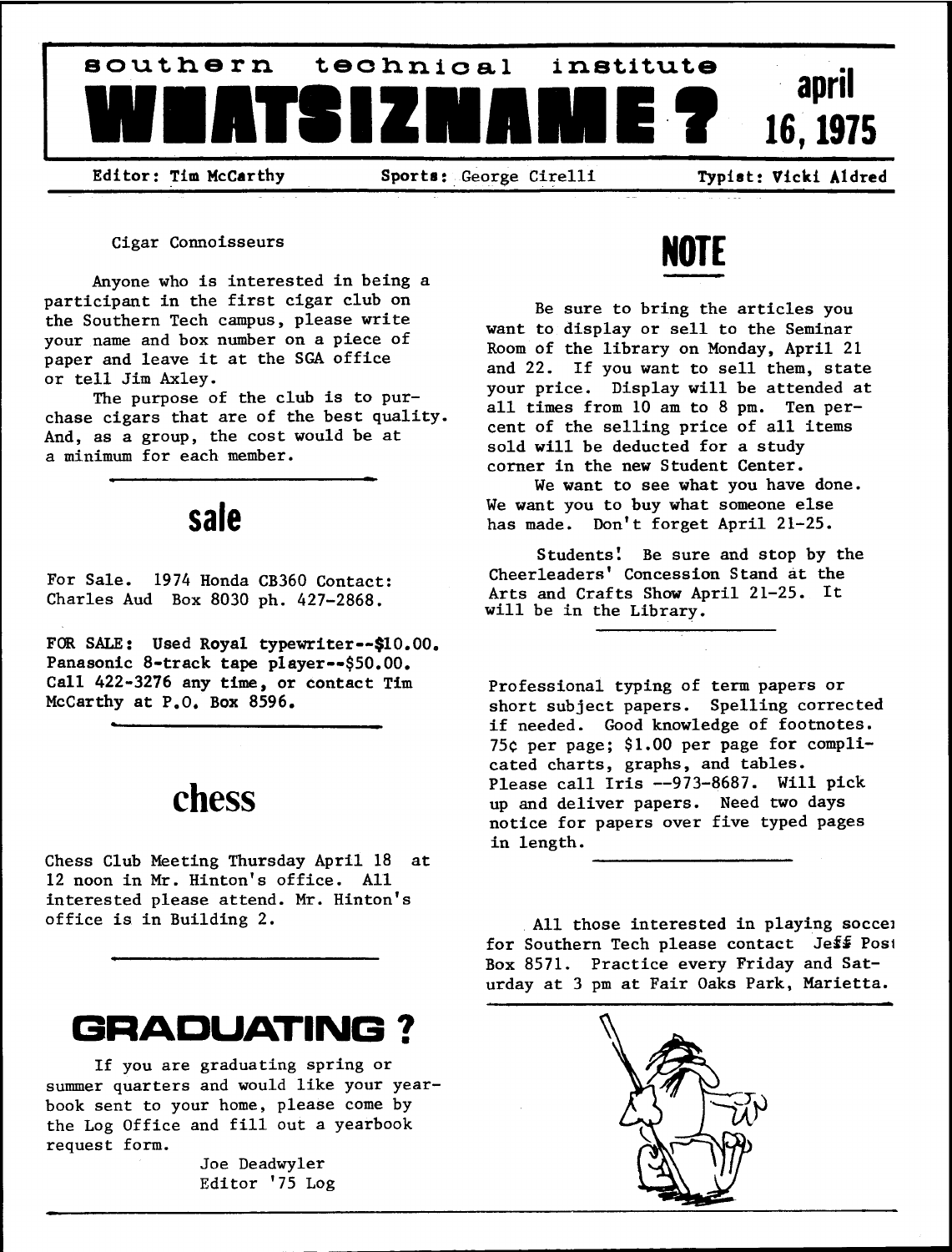

Elections for Student Gov't are just around the corner. The schedule for these elections are April  $21$  - Begin accepting petitions for office

May  $5$  - Deadline for petitions for office

May  $12-20$  - Campaigning.

May  $21$  - ELECTIONS.

May  $28$  - Runoff (if necessary)

Anyone interested in campus activi ties and/or problems is encouraged to seek a position in student governmen seem a position in Stadem.

Qualifications for office include

- A 2.0 grade pt. average. 1.
- $2.$ No record of crimes
- $3.$ Class officers must meet the minimum number of hours for their respective class Scheduled hours for Spring Qtr. are included.
- 4. SGA President and Vice-President must either be a junior or senior classman in the Bachelor Prog
- $5.$ Campus-at-large candidates must have completed three qtrs. at Southern Tech

Students will vote for SGA Presi dent, secretary, Vice-President, treasurer, night school representative,  $5$  campus-at-large representatives, 2 co-op representatives, (Summer-Winter, and Fall-Spring), and their appropriate class officers and department representative

# FRANKS' FOOD FACTS



The STI Snack Bar is open again this qtr. in the evenings Mon-Thurs. 4-7, and Fri.  $4-6$ . I mention this because we don't seem to have the evening classmen's support this qtr. We operate it at a loss in the evenings anyhow, and we would just like to see that the service is used.

Spring is here-or nearly here- and with it some primal urgings, one of which seems to be to shed shoes, long pants, shirts, etc. Please be advised (and forewarned) that anyone not wearing shoes and/or a shirt will not be served in our food facilities. These are not just silly foodservice rules; they are based on health Depart. guidelines and restrictions which in turn are derived from law In other words, we can't serve you because we are not allowed to, not because we don't want to.

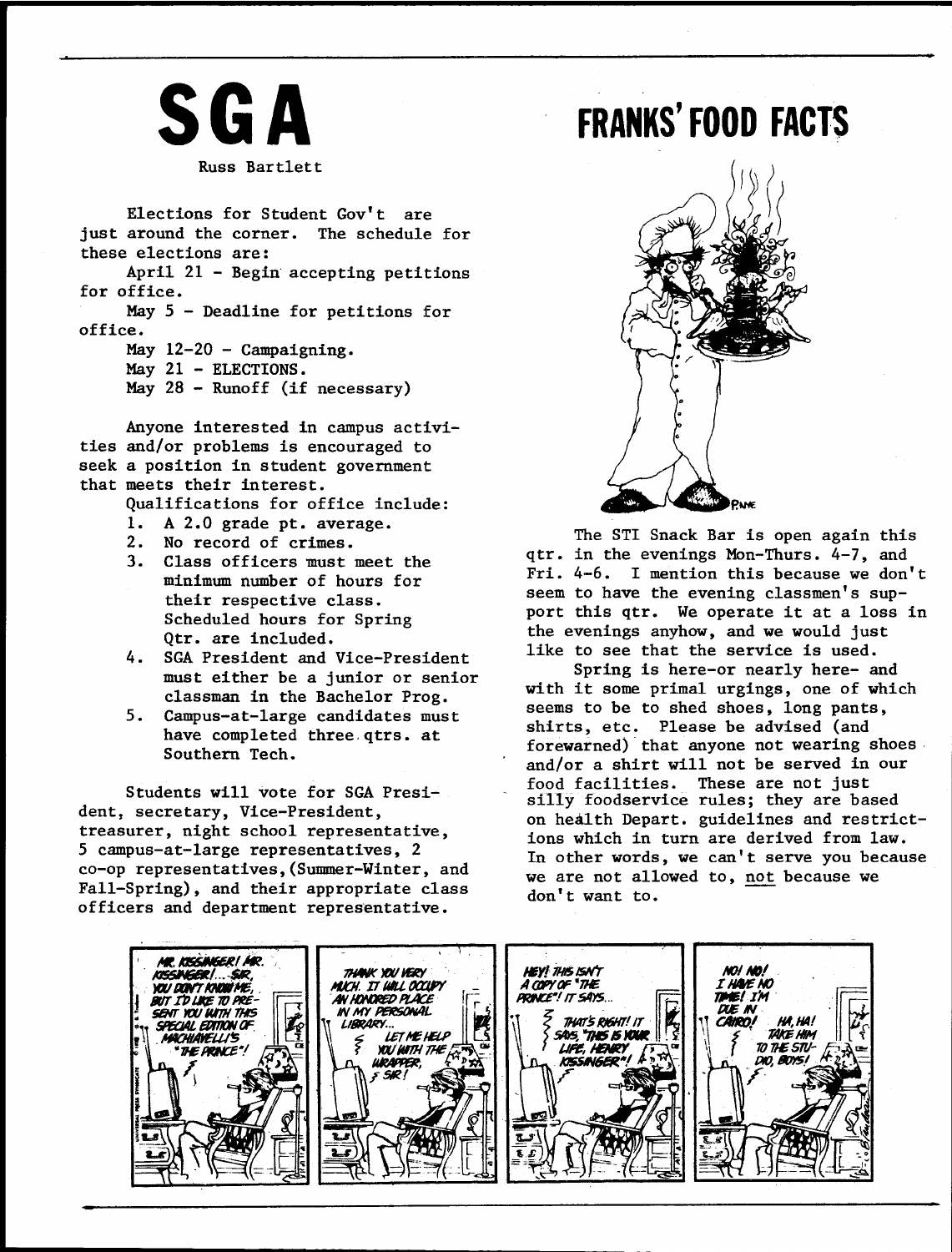

STI baseball team is off to a very slow start but things should get better. Even though the team has a  $3-10$  record at this time  $(0-4$  conference). I think they will come around. Because of the rain, and a very young team, I feel they have had the slow start. The pitchers are off, and are alittle wild at the time. The team is made up of many underclassmen and it will take a few games being played until they feel at home at STI. It is big jump from high school ball to the college level. The nineteen man team has two senior, Roy Mersfelder and Rick McDaniel who were with the team last season. Four juniors, Gary Spencer, Ron Prince, Mike Windom, and Drexel Taylor. Six sophomores, Bruce Kapperman, Danny Benson, John Godfrey, Walter Murray, Greg Bartlett, and Mike Gillum. The rest of the team is made up of seven freshmen Danny O'Neil, Gary Payne, Terry Stancil, Bill Frank, Leslie Maddox, Jim Atkins, and Attila Szekes

So even though the team has dropped a pair to Valdosta, and Augusta this past week, I am sure things will be better in the future

Good luck to the team, and Coach Lumsden, for the rest of the season.

### Schedule

| April 19 Sat.  |  | Columbus                  | Home $1:00(2)$ |
|----------------|--|---------------------------|----------------|
| April 22 Tues. |  | Augusta                   | Away $2:00(2)$ |
| April 26 Sat.  |  | Valdosta St. Away 2:00(2) |                |
| April 29 Tue.  |  | West Ga.                  | Home $2:00(2)$ |
| May 3 Sat.     |  | Columbus                  | Away $1:00(2)$ |



Intramural Standings

|     | Records | Teams               |
|-----|---------|---------------------|
| 1.  | 4-0     | <b>Rain</b>         |
| 2.  | $1 - 0$ | Tau Kappa Epsilon   |
| 3.  | $1 - 0$ | <b>TEEE</b>         |
| 4.  | $1 - 0$ | Lamba Chi Alpha     |
| 5.  | $1 - 0$ | Rocco's Raiders     |
| 6.  | $0 - 0$ | "6"                 |
| 7.  | $0 - 0$ | Delta Phi Delta     |
| 8.  | $0 - 0$ | Linnie Thomas       |
| 9.  | $0 - 1$ | Sigma Pi            |
| 10. | $0 - 1$ | Black Stud. Assoc.  |
| 11. | $0 - 1$ | ASME                |
| 12. |         | Baptist Stud. Union |
|     |         |                     |

Intramural wrestling is coming up this month. Preliminary matches will be held on April 23 at 7 pm with the championships on April 30 at 7 pm. The weight classes are  $121$ ,  $129$ ,  $137$ , 145, 153, 161, 170, 180, and unlimited. To sign up for intramural wrestling, sign the sheet located on the bulletin board by the coaches office in the gym. Tell whether you are competing representing a fraternity or other campus organization, or if unattached.